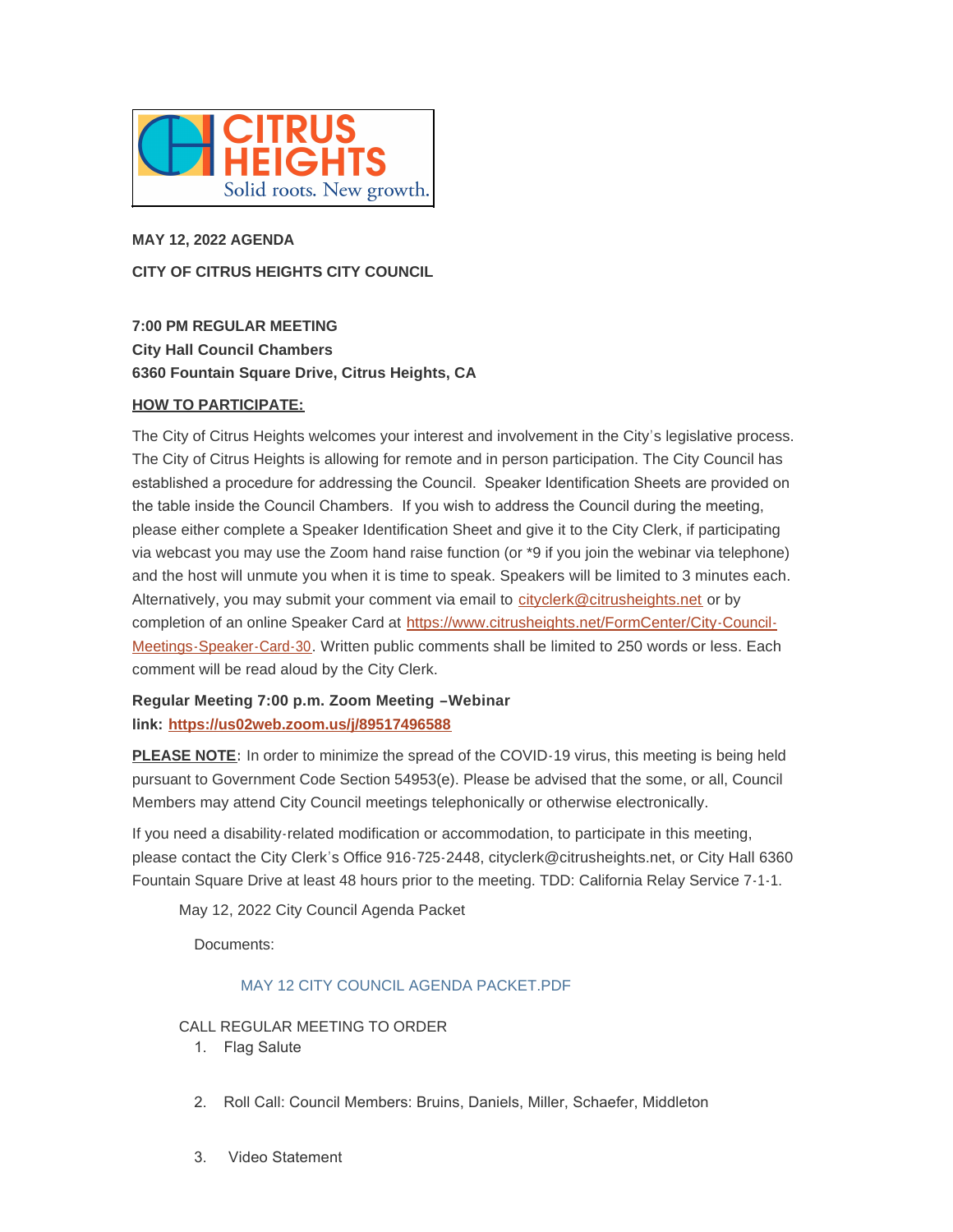#### APPROVAL OF AGENDA

#### PRESENTATIONS

4. Proclamation Of The City Of Citrus Heights Proclaiming May 15-21, 2022 As National Public Works Week

5. Proclamation Of The City Of Citrus Heights Proclaiming May As Building Safety **Month** 

6. Proclamation Of The City Of Citrus Heights Proclaiming May 15-21, 2022 As National Police Week

COMMENTS BY COUNCIL MEMBERS AND REGIONAL BOARD UPDATES

PUBLIC COMMENT

#### CONSENT CALENDAR

It is recommended that all consent items be acted on simultaneously unless separate discussion and/or action are requested by a Council Member.

#### 7. SUBJECT: Approval Of Minutes

RECOMMENDATION: Approve the Minutes of the Special/Regular Meeting of April 28, 2022

8. SUBJECT: Approve The Resolution For Continued Remote Meetings In Accordance With AB 361

STAFF: A. Van/ R. Jones

RECOMMENDATION: Adopt Resolution No. 2022-\_\_\_, A Resolution of the City Council of the City of Citrus Heights, California, Making the Legally Required Findings to Continue to Authorize the Conduct of Remote "Telephonic" Meetings During the State of Emergency

9. SUBJECT: Second Reading – AB 481 Military Equipment Policy For The Police **Department** 

STAFF: J. Baldwin

RECOMMENDATION: Adopt Ordinance No. 2022-005, An Ordinance of the City of Citrus Heights Adopting a Military Equipment Use Policy of the City of Citrus Heights, California Governing the Use of Military Equipment

10. SUBJECT: Quarterly Treasurer's Report

STAFF: T. Nossardi

RECOMMENDATION: Receive and File the Quarterly Treasurer's Report for the Quarter Ending March 31, 2022

#### REGULAR CALENDAR

11. SUBJECT: Citrus Heights Small Business COVID Recovery Grant Program Update STAFF: B. Zenoni/ M. Huber RECOMMENDATION: Receive a presentation on the Citrus Heights Small Business COVID Recovery Grant Program